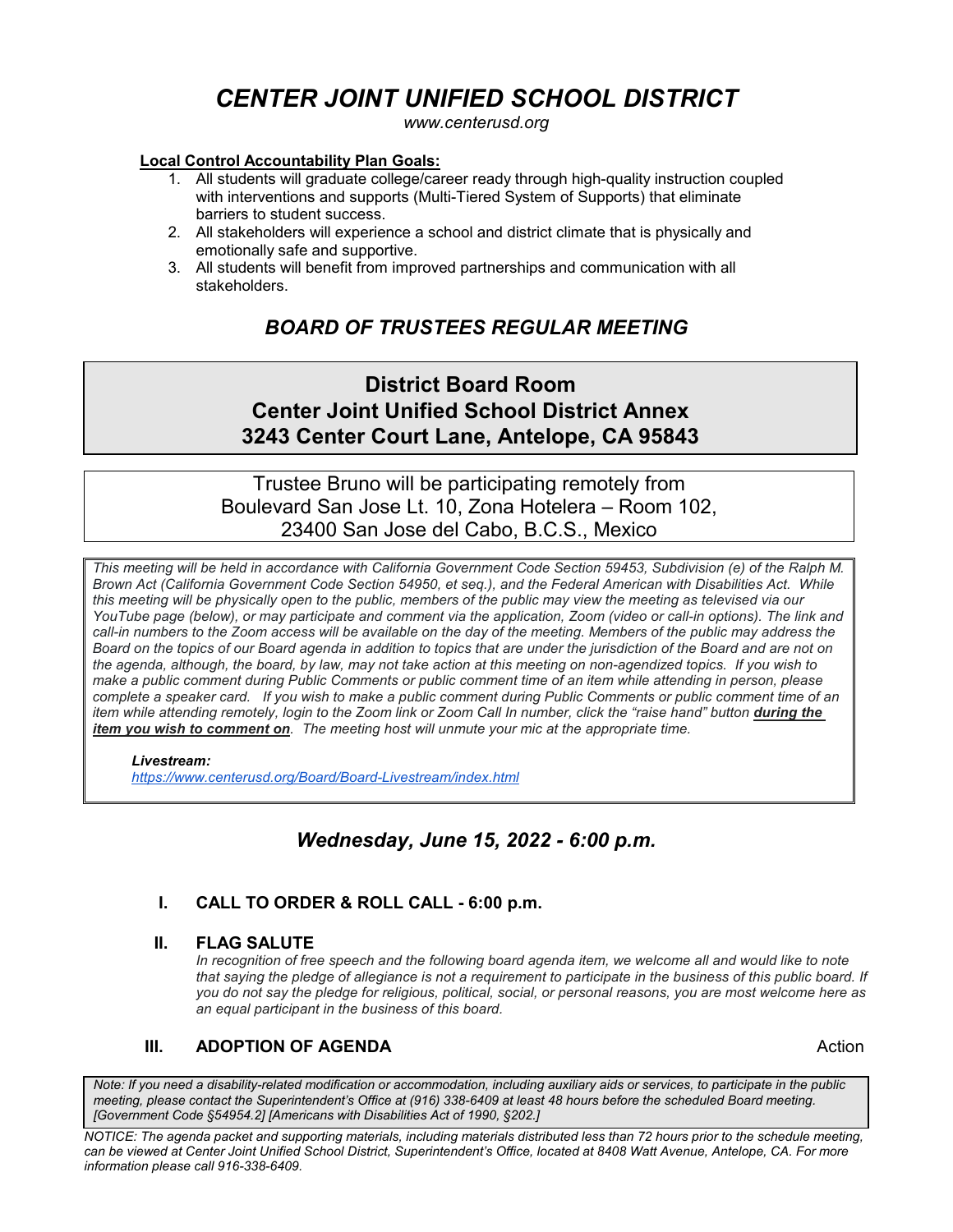| IV.              | Info<br><b>ORGANIZATION REPORTS</b> (3 minutes each) |                                                                                                                                                                                                                                                                                                                                                                                                                                                            |                    |  |
|------------------|------------------------------------------------------|------------------------------------------------------------------------------------------------------------------------------------------------------------------------------------------------------------------------------------------------------------------------------------------------------------------------------------------------------------------------------------------------------------------------------------------------------------|--------------------|--|
|                  | 1.                                                   | <b>CUTA - Venessa Mason, President</b>                                                                                                                                                                                                                                                                                                                                                                                                                     |                    |  |
|                  | 2.                                                   | CSEA - Niesha Harris, President                                                                                                                                                                                                                                                                                                                                                                                                                            |                    |  |
| V.               |                                                      | <b>COMMITTEE UPDATES</b> (8 minutes each)                                                                                                                                                                                                                                                                                                                                                                                                                  | Info               |  |
| Curr & Instr     | 1.                                                   | Curriculum, Instruction & Special Education Update - Mike Jordan                                                                                                                                                                                                                                                                                                                                                                                           |                    |  |
| Facilities & Op. | 2.                                                   | <b>Facilities Update</b> - Richard Putnam                                                                                                                                                                                                                                                                                                                                                                                                                  |                    |  |
| VI.              |                                                      | <b>COMMENTS FROM THE AUDIENCE REGARDING ITEMS NOT ON</b><br><b>THE AGENDA</b>                                                                                                                                                                                                                                                                                                                                                                              | Public<br>Comments |  |
|                  |                                                      | Anyone may address the Board regarding any item that is within the Board's subject matter<br>jurisdiction. However, the Board <u>may not</u> discuss or take action on any item which is not on<br>this agenda except as authorized by Government Code Section 54954.2. A speaker shall be<br>limited to 3 minutes (Board Policy 9323). All public comments on items listed on this agenda<br>will be heard at the time the Board is discussing that item. | Invited            |  |
| VII.             |                                                      | <b>CONSENT AGENDA (5 minutes)</b>                                                                                                                                                                                                                                                                                                                                                                                                                          | Action             |  |
|                  |                                                      | NOTE: The Board will be asked to approve all of the following items by a single vote, unless any<br>member of the Board asks that an item be removed from the consent agenda and considered and<br>discussed separately.                                                                                                                                                                                                                                   |                    |  |
| Governance       | 1.                                                   | Approve Adoption of Minutes from May 18, 2022 Regular Meeting                                                                                                                                                                                                                                                                                                                                                                                              |                    |  |
|                  | 2.                                                   | Approve 2022-2023 Board Meeting Schedule                                                                                                                                                                                                                                                                                                                                                                                                                   |                    |  |
|                  | 3.                                                   | Approve Resolution #28/2021-22: Delegation of Contracting Powers to the<br>Superintendent                                                                                                                                                                                                                                                                                                                                                                  |                    |  |
| Personnel        | 4.                                                   | <b>Approve Classified Personnel Transactions</b>                                                                                                                                                                                                                                                                                                                                                                                                           |                    |  |
|                  | 5.                                                   | <b>Approve Certificated Personnel Transactions</b>                                                                                                                                                                                                                                                                                                                                                                                                         |                    |  |
|                  | 6.                                                   | Approve Declaration of Hard-to-Fill Positions                                                                                                                                                                                                                                                                                                                                                                                                              |                    |  |
|                  | 7.                                                   | Approve Professional Services Agreement: Patrick Cahill                                                                                                                                                                                                                                                                                                                                                                                                    |                    |  |
|                  | 8.                                                   | Approve Professional Services Agreement: Renee Plummer                                                                                                                                                                                                                                                                                                                                                                                                     |                    |  |
|                  | 9.                                                   | Approve Resolution# 29/2021-22: Authorization to Teach Industrial and<br>Technology Education for the 2022-2023 School Year                                                                                                                                                                                                                                                                                                                                |                    |  |
| ↓                | 10.                                                  | Approve Resolution# 30/2021-22: Authorization to Teach English Electives for<br>the 2022-2023 School Year                                                                                                                                                                                                                                                                                                                                                  |                    |  |
| Spec Ed          | 11.                                                  | Approve 22/23 Memorandum of Understanding - SCOE/CJUSD for Special<br><b>Education Services</b>                                                                                                                                                                                                                                                                                                                                                            |                    |  |
|                  | 12.                                                  | Ratify 2022 Summer School Contract with The Stepping Stones Group                                                                                                                                                                                                                                                                                                                                                                                          |                    |  |
|                  | 13.                                                  | Ratify 21/22 Individual Service Agreements:                                                                                                                                                                                                                                                                                                                                                                                                                |                    |  |
|                  |                                                      | Meladee McCarty, OI Specialist<br><b>ISA 49</b>                                                                                                                                                                                                                                                                                                                                                                                                            |                    |  |
| Curr & Instr     | 14.                                                  | Approve On-Campus Health Center Lead Agency Services Agreement with<br>Campus Clinic, LLC                                                                                                                                                                                                                                                                                                                                                                  |                    |  |
|                  | 15.                                                  | Approve Universal Prekindergarten Planning and Implementation Grant Program<br>(UPK)                                                                                                                                                                                                                                                                                                                                                                       |                    |  |
|                  | 16.                                                  | Approve Extended Learning Opportunities Program Plan (ELO-P)                                                                                                                                                                                                                                                                                                                                                                                               |                    |  |
|                  | 17.                                                  | Approve Master Services Agreement for Services with Consortium on Reaching<br>Excellence in Education, Inc for Math Professional Development                                                                                                                                                                                                                                                                                                               |                    |  |
| <b>Business</b>  | 18.                                                  | Approve Catalyst Family Inc. Agreement                                                                                                                                                                                                                                                                                                                                                                                                                     |                    |  |
|                  | 19.                                                  | Approve Amendment No. 13 to the CDC Lease Agreement                                                                                                                                                                                                                                                                                                                                                                                                        |                    |  |
|                  | 20.                                                  | Approve Resolution #27/2021-22: Education Protection Account                                                                                                                                                                                                                                                                                                                                                                                               |                    |  |
|                  | 21.                                                  | Approve Ground Lease Agreement: Sunrise Recreation and Park District                                                                                                                                                                                                                                                                                                                                                                                       |                    |  |
|                  | 22.                                                  | Approve Payroll Orders: July 2021 - May 2022                                                                                                                                                                                                                                                                                                                                                                                                               |                    |  |
|                  | 23.                                                  | Approve Supplemental Agenda (Vendor Warrants): May 2022                                                                                                                                                                                                                                                                                                                                                                                                    |                    |  |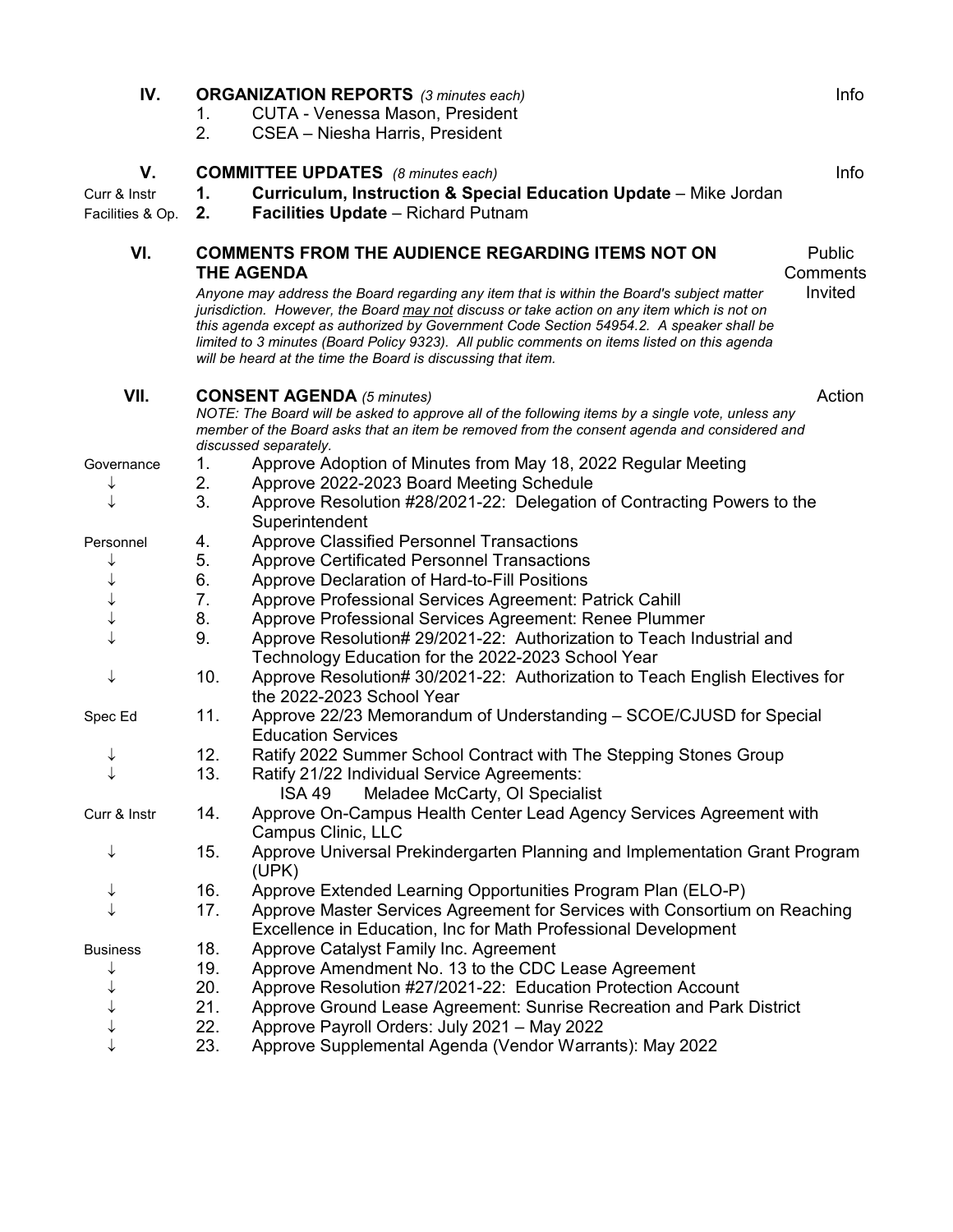| VIII.           | <b>BUSINESS ITEMS</b> |                                                                              |        |
|-----------------|-----------------------|------------------------------------------------------------------------------|--------|
| Governance      | А.                    | <b>Second Reading: Policies, Regulations and Exhibits</b>                    | Action |
|                 |                       | Board Policy 0420.42 - Charter School Renewal                                |        |
|                 |                       | Administrative Regulation 3515.6 - Criminal Background Check for Contractors |        |
|                 |                       | Board Policy 4030 - Nondiscrimination in Employment                          |        |
|                 |                       | Exhibit(1) 4112.9/4212.9/4312.9 - Employee Notifications                     |        |
|                 |                       | Board Policy 4141.6/4241.6 - Concerted Action/Work Stoppage                  |        |
|                 |                       | Administrative Regulation 4141.6/4241.6 - Concerted Action/Work Stoppage     |        |
|                 |                       | Administrative Regulation 4217.3 - Layoff/Rehire                             |        |
|                 |                       | Board Policy 5111 - Admission                                                |        |
|                 |                       | Administrative Regulation 5111 - Admission                                   |        |
|                 |                       | Administrative Regulation 5113 - Absences and Excuses                        |        |
|                 |                       | Administrative Regulation 5125 - Student Records                             |        |
|                 |                       | Administrative Regulation 5142 - Safety                                      |        |
|                 |                       | Exhibit(1) 5145.6 - Parental Notifications                                   |        |
|                 |                       | Board Policy 5148 - Child Care and Development                               |        |
|                 |                       | Administrative Regulation 5148 - Child Care and Development                  |        |
|                 |                       | Board Policy 5148.3 - Preschool/Early Childhood Education                    |        |
|                 |                       | Administrative Regulation 5148.3 - Preschool/Early Childhood Education       |        |
|                 |                       | Board Policy 6112 - School Day                                               |        |
|                 |                       | Board Policy 6143 - Courses of Study                                         |        |
|                 |                       | Administrative Regulation 6143 - Courses of Study                            |        |
|                 |                       | Board Policy 6170.1 - Transitional Kindergarten                              |        |
|                 |                       | Board Policy 6173 - Education for Homeless Children                          |        |
|                 |                       | Administrative Regulation 6173 - Education for Homeless Children             |        |
|                 |                       | Exhibit(1) 6173 - Education for Homeless Children                            |        |
|                 |                       | Exhibit(2) 6173 - Education for Homeless Children                            |        |
|                 |                       | Board Bylaw 9150 - Student Board Members                                     |        |
|                 |                       | Board Bylaw 9320 - Meetings and Notices                                      |        |
|                 |                       | Board Bylaw 9322 - Agenda/Meeting Materials                                  |        |
|                 |                       |                                                                              | Action |
| Personnel       | В.                    | Declaration of Need for Fully Qualified Educators 2022/2023 SY               |        |
|                 |                       | The Department of Education and the Commission on Teacher                    |        |
|                 |                       | Credentialing regulations for the issuance of emergency teaching             |        |
|                 |                       | credentials require individual districts to submit a "Declaration of         |        |
|                 |                       | Need for Fully Qualified Educators" each year for any anticipated            |        |
|                 |                       | certificated positions that may need to be filled with an individual         |        |
|                 |                       | holding an emergency credential.                                             |        |
| Curr. & Inst.   | C.                    | 2022-2023 Local Control and Accountability Plan (LCAP) and                   | Action |
|                 |                       |                                                                              |        |
|                 |                       | <b>Annual Update</b>                                                         |        |
|                 |                       | Education Code (EC) Section 52062(b)(2) requires that the school district    |        |
|                 |                       | governing board adopt a local control and accountability plan (LCAP) at a    |        |
|                 |                       | public meeting held after, but not on the same day as, the public hearing    |        |
|                 |                       | regarding the LCAP. The Public Hearing was held on Wednesday, June 8, 2022.  |        |
| <b>Business</b> | D.                    | <b>Budget for Fiscal Year 2022-23</b>                                        | Action |
|                 |                       | The 2022/23 budget is being presented for adoption.                          |        |
|                 |                       |                                                                              |        |
| Governance      | Е.                    | Resolution #31/2021-2022: Resolution of the Board of Trustees of             | Action |
|                 |                       | the Center Joint Unified School District Adopting a Proposal to Limit        |        |
|                 |                       | the Number of Consecutive Terms a Member of the Governing Board              |        |
|                 |                       | May Serve, Ordering an Election on the Proposal, Establishing                |        |
|                 |                       | Specifications of the Election Order, and Requesting Consolidation           |        |
|                 |                       |                                                                              |        |
|                 |                       | with Other Elections Occurring on November 8, 2022                           |        |